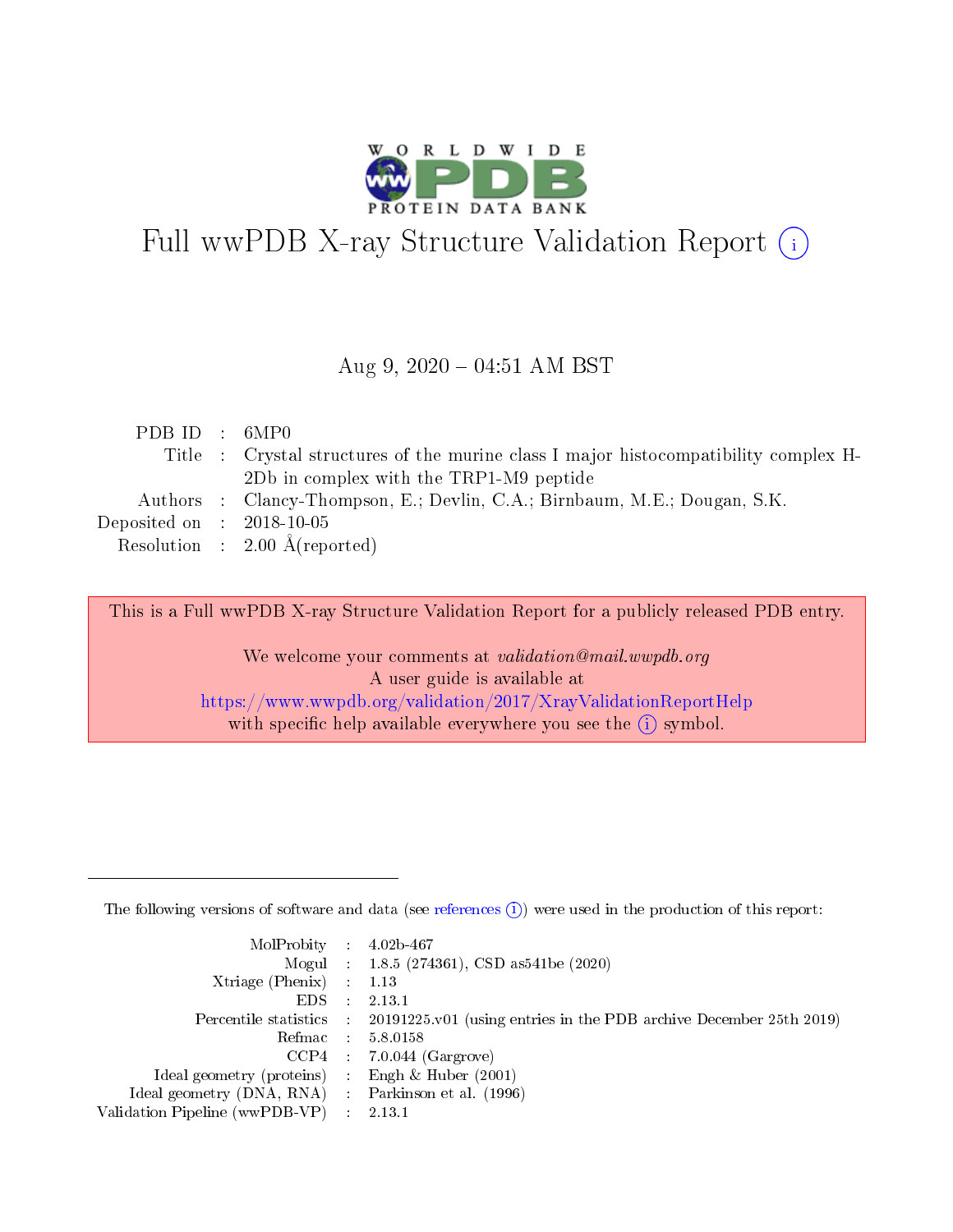# 1 [O](https://www.wwpdb.org/validation/2017/XrayValidationReportHelp#overall_quality)verall quality at a glance  $(i)$

The following experimental techniques were used to determine the structure: X-RAY DIFFRACTION

The reported resolution of this entry is 2.00 Å.

Percentile scores (ranging between 0-100) for global validation metrics of the entry are shown in the following graphic. The table shows the number of entries on which the scores are based.



| Metric                | Whole archive<br>$(\#\text{Entries})$ | Similar resolution<br>$(\#\text{Entries}, \text{resolution range}(\text{\AA}))$ |
|-----------------------|---------------------------------------|---------------------------------------------------------------------------------|
| $R_{free}$            | 130704                                | $8085(2.00-2.00)$                                                               |
| Clashscore            | 141614                                | $9178(2.00-2.00)$                                                               |
| Ramachandran outliers | 138981                                | $9054(2.00-2.00)$                                                               |
| Sidechain outliers    | 138945                                | $9053(2.00-2.00)$                                                               |
| RSRZ outliers         | 127900                                | $7900(2.00-2.00)$                                                               |

The table below summarises the geometric issues observed across the polymeric chains and their fit to the electron density. The red, orange, yellow and green segments on the lower bar indicate the fraction of residues that contain outliers for  $\geq=3$ , 2, 1 and 0 types of geometric quality criteria respectively. A grey segment represents the fraction of residues that are not modelled. The numeric value for each fraction is indicated below the corresponding segment, with a dot representing fractions  $\epsilon=5\%$  The upper red bar (where present) indicates the fraction of residues that have poor fit to the electron density. The numeric value is given above the bar.

| $\cap$ hain | Length                | Quality of chain |    |     |
|-------------|-----------------------|------------------|----|-----|
|             |                       | 9%               |    |     |
|             | $\overline{1}$<br>44. | 77%              | 9% | 13% |

The following table lists non-polymeric compounds, carbohydrate monomers and non-standard residues in protein, DNA, RNA chains that are outliers for geometric or electron-density-fit criteria:

|  |                                                                                   |  |  | Mol   Type   Chain   Res   Chirality   Geometry   Clashes   Electron density |
|--|-----------------------------------------------------------------------------------|--|--|------------------------------------------------------------------------------|
|  | $\begin{array}{ c c c c c c c c c } \hline 2 & \text{NAG} & A & 2902 \end{array}$ |  |  |                                                                              |

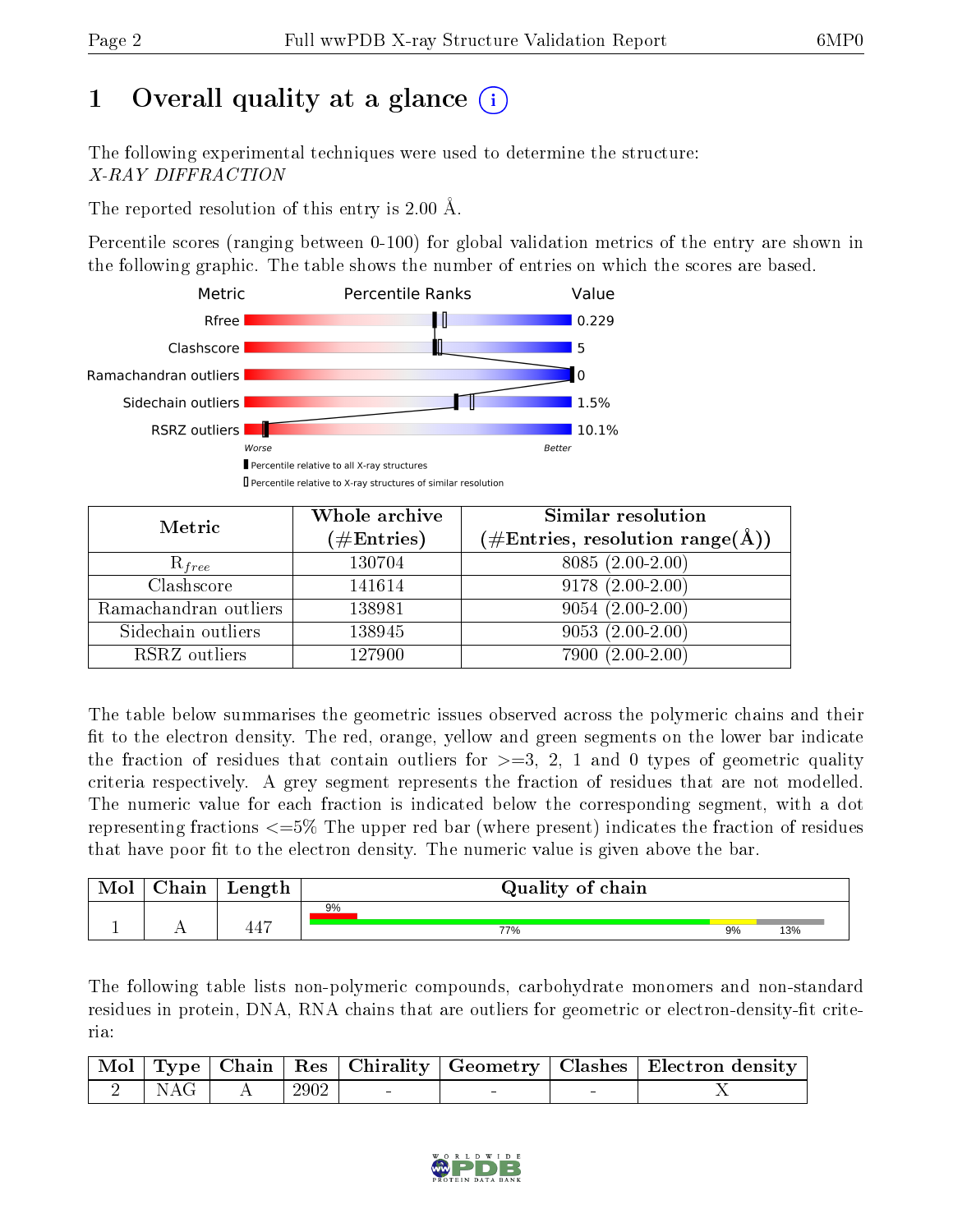# 2 Entry composition (i)

There are 3 unique types of molecules in this entry. The entry contains 3580 atoms, of which 0 are hydrogens and 0 are deuteriums.

In the tables below, the ZeroOcc column contains the number of atoms modelled with zero occupancy, the AltConf column contains the number of residues with at least one atom in alternate conformation and the Trace column contains the number of residues modelled with at most 2 atoms.

• Molecule 1 is a protein called TRP1-M9 peptide, Beta-2-microglobulin, H-2 class I histocompatibility antigen, D-B alpha chain, chimeric construct.

| Mol | $\gamma$ hain | Residues | $\rm{Atoms}$           |      |     | $\pm$ ZeroOcc $^+$ | $\mid$ AltConf $\mid$ | $^+$ Trace |  |  |
|-----|---------------|----------|------------------------|------|-----|--------------------|-----------------------|------------|--|--|
|     |               | 388      | $_{\rm Total}$<br>3171 | 2006 | 555 | 593                |                       |            |  |  |

| Chain              | Residue | Modelled                | Actual                   | Comment             | Reference         |
|--------------------|---------|-------------------------|--------------------------|---------------------|-------------------|
| А                  | 9       | <b>MET</b>              | <b>ALA</b>               | engineered mutation | <b>UNP P07147</b> |
| $\boldsymbol{A}$   | 10      | <b>GLY</b>              |                          | linker              | <b>UNP P07147</b> |
| $\bf{A}$           | 11      | $\overline{\text{GLY}}$ |                          | linker              | <b>UNP P07147</b> |
| $\boldsymbol{A}$   | 12      | $\overline{\text{GLY}}$ | ÷                        | linker              | <b>UNP P07147</b> |
| $\boldsymbol{A}$   | 989     | <b>GLY</b>              | $\equiv$                 | linker              | <b>UNP P07147</b> |
| $\overline{\rm A}$ | 990     | $\overline{\text{SER}}$ | ÷                        | linker              | <b>UNP P07147</b> |
| $\boldsymbol{A}$   | 991     | <b>GLY</b>              |                          | linker              | <b>UNP P07147</b> |
| А                  | 992     | <b>GLY</b>              | $\overline{\phantom{0}}$ | linker              | <b>UNP P07147</b> |
| $\overline{A}$     | 993     | $\overline{\text{GLY}}$ | ÷                        | linker              | <b>UNP P07147</b> |
| $\bf{A}$           | 994     | $\overline{\text{GLY}}$ | $\equiv$                 | linker              | <b>UNP P07147</b> |
| $\boldsymbol{A}$   | 995     | $\overline{\text{SER}}$ |                          | linker              | <b>UNP P07147</b> |
| $\boldsymbol{A}$   | 996     | <b>GLY</b>              | $\blacksquare$           | linker              | <b>UNP P07147</b> |
| $\bf{A}$           | 997     | <b>GLY</b>              | $\equiv$                 | linker              | <b>UNP P07147</b> |
| $\boldsymbol{A}$   | 998     | GLY                     | ÷                        | linker              | <b>UNP P07147</b> |
| $\boldsymbol{A}$   | 999     | $\overline{\text{GLY}}$ |                          | linker              | <b>UNP P07147</b> |
| $\boldsymbol{A}$   | 1000    | SER                     | ÷                        | linker              | <b>UNP P07147</b> |
| $\boldsymbol{A}$   | 1981    | <b>GLY</b>              | ÷                        | linker              | <b>UNP P01887</b> |
| $\overline{A}$     | 1982    | $\overline{\text{GLY}}$ | ÷                        | linker              | <b>UNP P01887</b> |
| $\boldsymbol{A}$   | 1983    | $\overline{\text{GLY}}$ | L,                       | linker              | <b>UNP P01887</b> |
| $\boldsymbol{A}$   | 1984    | <b>GLY</b>              | ÷                        | linker              | <b>UNP P01887</b> |
| $\overline{A}$     | 1985    | $\overline{\text{SER}}$ | ÷                        | linker              | <b>UNP P01887</b> |
| $\boldsymbol{A}$   | 1986    | <b>GLY</b>              | ÷                        | linker              | <b>UNP P01887</b> |
| $\bf{A}$           | 1987    | $\overline{\text{GLY}}$ |                          | linker              | <b>UNP P01887</b> |
| А                  | 1988    | <b>GLY</b>              | $\blacksquare$           | linker              | <b>UNP P01887</b> |
| $\overline{A}$     | 1989    | <b>GLY</b>              | $\overline{\phantom{0}}$ | linker              | <b>UNP P01887</b> |
| $\overline{A}$     | 1990    | <b>SER</b>              | $\blacksquare$           | linker              | <b>UNP P01887</b> |

There are 65 discrepancies between the modelled and reference sequences:

Continued on next page...

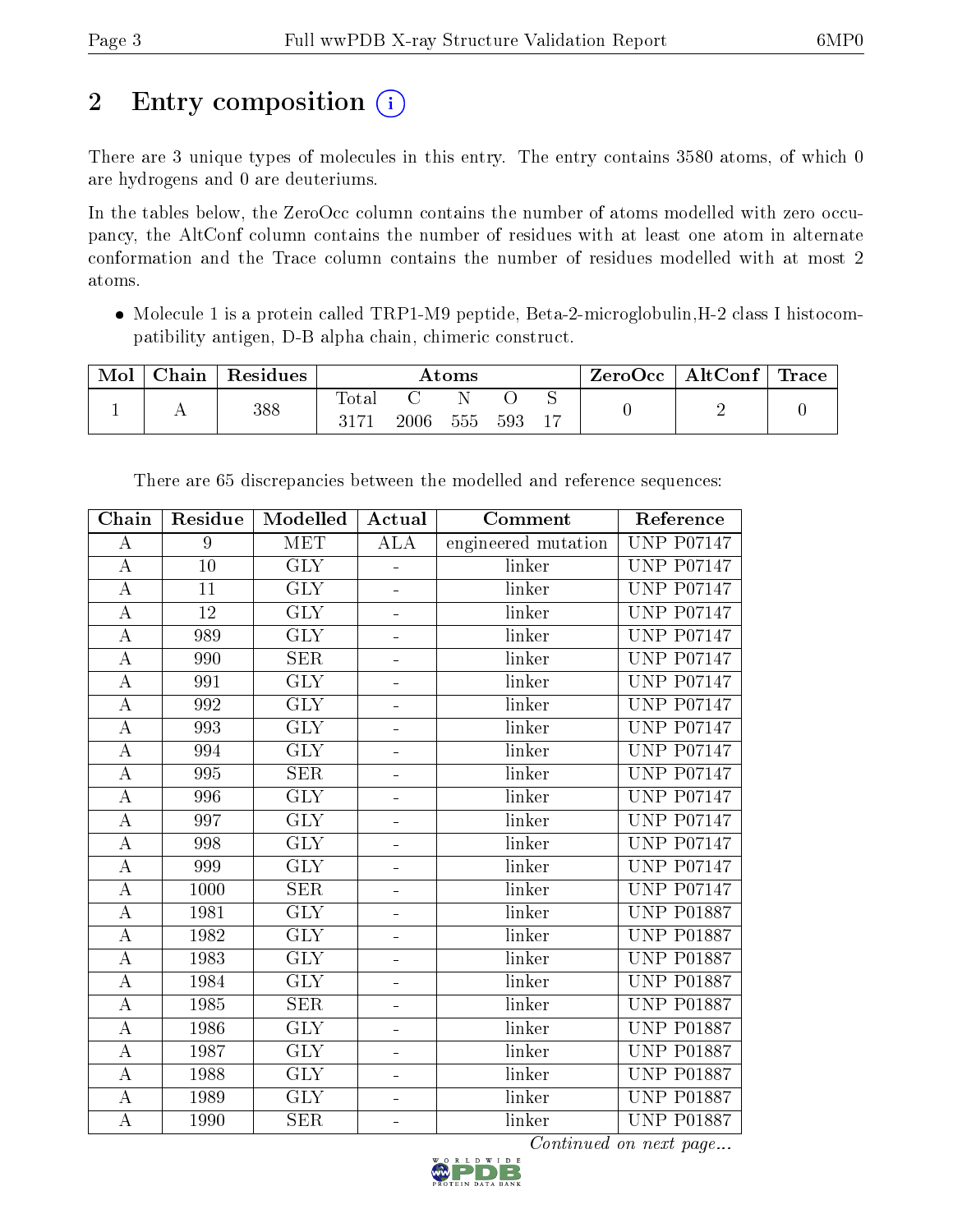| Chain            | Residue | Modelled                | Actual                       | Comment             | Reference         |
|------------------|---------|-------------------------|------------------------------|---------------------|-------------------|
| Α                | 1991    | $\overline{\text{GLY}}$ | $\overline{a}$               | linker              | <b>UNP P01887</b> |
| A                | 1992    | <b>GLY</b>              | ÷,                           | linker              | <b>UNP P01887</b> |
| А                | 1993    | <b>GLY</b>              |                              | linker              | <b>UNP P01887</b> |
| А                | 1994    | <b>GLY</b>              | ÷                            | linker              | <b>UNP P01887</b> |
| A                | 1995    | $\overline{\text{SER}}$ | ÷                            | linker              | <b>UNP P01887</b> |
| А                | 1996    | <b>GLY</b>              | ÷                            | linker              | <b>UNP P01887</b> |
| $\boldsymbol{A}$ | 1997    | <b>GLY</b>              | ÷                            | linker              | <b>UNP P01887</b> |
| А                | 1998    | $\overline{\text{GLY}}$ | $\frac{1}{2}$                | linker              | <b>UNP P01887</b> |
| А                | 1999    | <b>GLY</b>              |                              | linker              | <b>UNP P01887</b> |
| $\boldsymbol{A}$ | 2000    | <b>SER</b>              |                              | linker              | <b>UNP P01887</b> |
| А                | 2084    | ALA                     | <b>TYR</b>                   | engineered mutation | <b>UNP P01899</b> |
| $\bf{A}$         | 2277    | ALA                     |                              | expression tag      | <b>UNP P01899</b> |
| A                | 2278    | ALA                     |                              | expression tag      | <b>UNP P01899</b> |
| А                | 2279    | <b>ALA</b>              | ÷                            | expression tag      | <b>UNP P01899</b> |
| А                | 2280    | $\overline{\text{GLY}}$ | ÷                            | expression tag      | <b>UNP P01899</b> |
| A                | 2281    | <b>GLY</b>              | ÷,                           | expression tag      | <b>UNP P01899</b> |
| А                | 2282    | $\overline{\text{GLY}}$ | $\blacksquare$               | expression tag      | <b>UNP P01899</b> |
| А                | 2283    | <b>LEU</b>              | ÷,                           | expression tag      | <b>UNP P01899</b> |
| $\boldsymbol{A}$ | 2284    | <b>ASN</b>              | ÷,                           | expression tag      | <b>UNP P01899</b> |
| Α                | 2285    | ASP                     | ÷,                           | expression tag      | <b>UNP P01899</b> |
| A                | 2286    | ILE                     | $\overline{a}$               | expression tag      | <b>UNP P01899</b> |
| А                | 2287    | PHE                     | $\equiv$                     | expression tag      | <b>UNP P01899</b> |
| А                | 2288    | GLU                     | ÷                            | expression tag      | <b>UNP P01899</b> |
| А                | 2289    | ALA                     | ÷                            | expression tag      | <b>UNP P01899</b> |
| А                | 2290    | <b>GLN</b>              | $\frac{1}{2}$                | expression tag      | <b>UNP P01899</b> |
| $\boldsymbol{A}$ | 2291    | <b>LYS</b>              | $\blacksquare$               | expression tag      | <b>UNP P01899</b> |
| А                | 2292    | ILE                     | $\qquad \qquad \blacksquare$ | expression tag      | <b>UNP P01899</b> |
| $\boldsymbol{A}$ | 2293    | GLU                     | L,                           | expression tag      | <b>UNP P01899</b> |
| $\overline{A}$   | 2294    | TRP                     |                              | expression tag      | <b>UNP P01899</b> |
| А                | 2295    | <b>HIS</b>              |                              | expression tag      | UNP P01899        |
| A                | 2296    | GLU                     |                              | expression tag      | <b>UNP P01899</b> |
| A                | 2297    | <b>HIS</b>              |                              | expression tag      | <b>UNP P01899</b> |
| A                | 2298    | HIS                     | -                            | expression tag      | <b>UNP P01899</b> |
| А                | 2299    | <b>HIS</b>              | ÷                            | expression tag      | <b>UNP P01899</b> |
| А                | 2300    | HIS                     | -                            | expression tag      | <b>UNP P01899</b> |
| А                | 2301    | <b>HIS</b>              | ÷                            | expression tag      | <b>UNP P01899</b> |
| А                | 2302    | HIS                     | -                            | expression tag      | <b>UNP P01899</b> |
| А                | 2303    | <b>HIS</b>              | ÷                            | expression tag      | <b>UNP P01899</b> |
| A                | 2304    | HIS                     |                              | expression tag      | <b>UNP P01899</b> |

Continued from previous page...

 Molecule 2 is 2-acetamido-2-deoxy-beta-D-glucopyranose (three-letter code: NAG) (formula:  $C_8H_{15}NO_6$ .

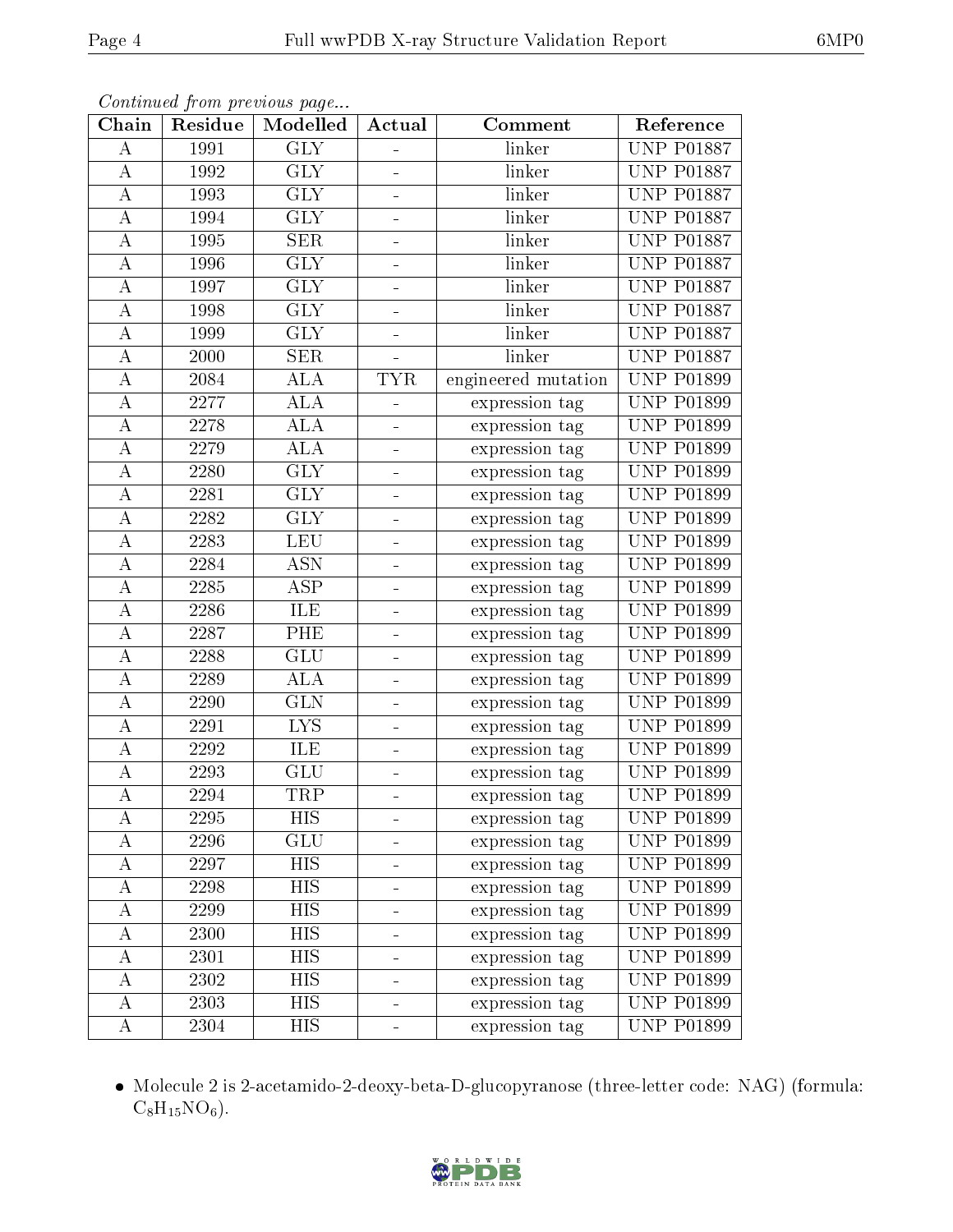

|  | Mol   Chain   Residues | Atoms                         |  |         |     | $ZeroOcc \   \$ AltConf |
|--|------------------------|-------------------------------|--|---------|-----|-------------------------|
|  |                        | Total $C \tN \tO$<br>14 8 1 5 |  |         |     |                         |
|  |                        | Total C N O                   |  |         |     |                         |
|  |                        | 14                            |  | $8 \t1$ | - 5 |                         |

 $\bullet\,$  Molecule 3 is water.

|  | $Mol$   Chain   Residues | Atoms        | $\rm ZeroOcc \mid AltConf$ |  |
|--|--------------------------|--------------|----------------------------|--|
|  | 381                      | Total<br>381 |                            |  |

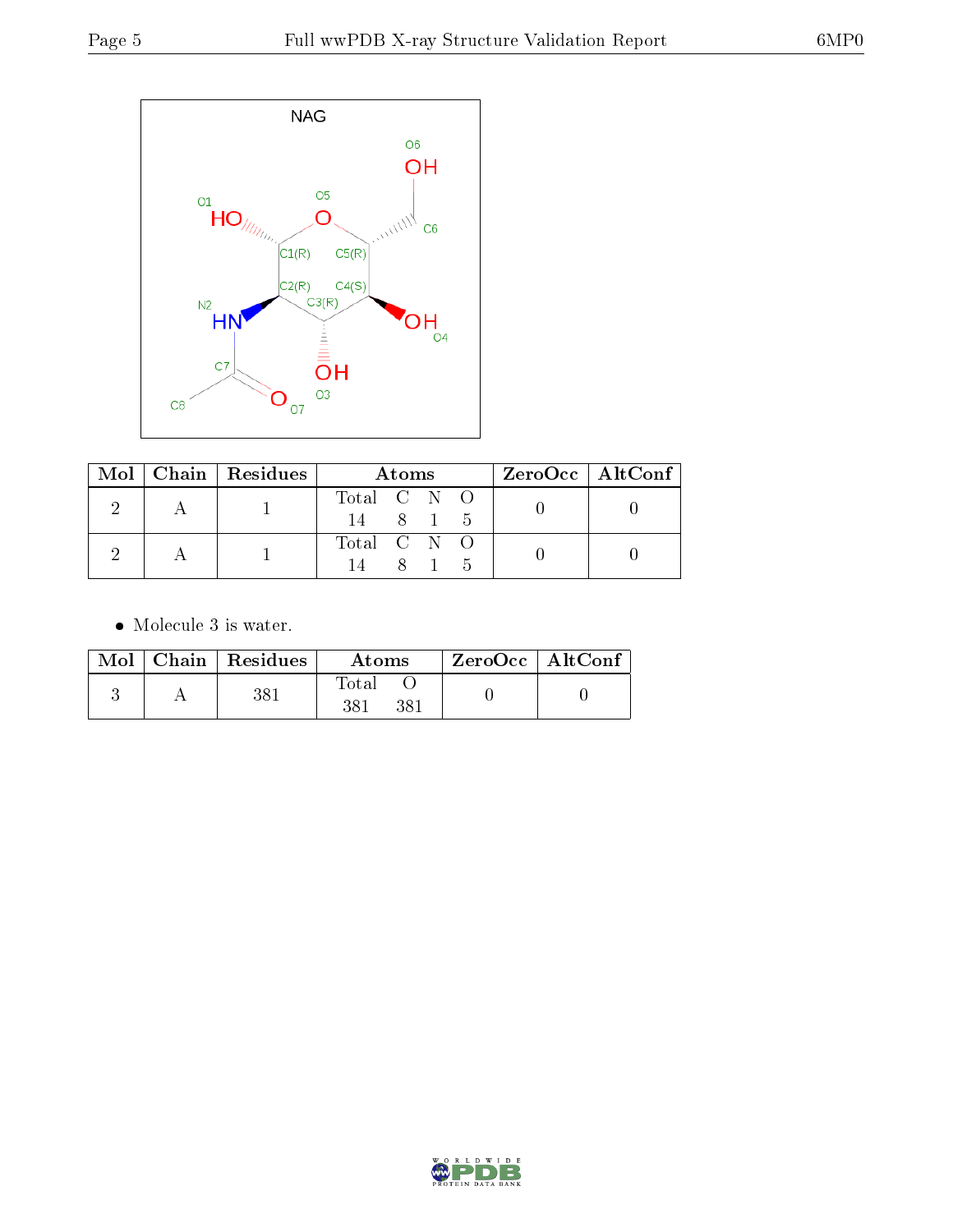# 3 Residue-property plots  $(i)$

These plots are drawn for all protein, RNA, DNA and oligosaccharide chains in the entry. The first graphic for a chain summarises the proportions of the various outlier classes displayed in the second graphic. The second graphic shows the sequence view annotated by issues in geometry and electron density. Residues are color-coded according to the number of geometric quality criteria for which they contain at least one outlier: green  $= 0$ , yellow  $= 1$ , orange  $= 2$  and red  $= 3$  or more. A red dot above a residue indicates a poor fit to the electron density ( $RSRZ > 2$ ). Stretches of 2 or more consecutive residues without any outlier are shown as a green connector. Residues present in the sample, but not in the model, are shown in grey.

• Molecule 1: TRP1-M9 peptide, Beta-2-microglobulin, H-2 class I histocompatibility antigen, D-B alpha chain, chimeric construct



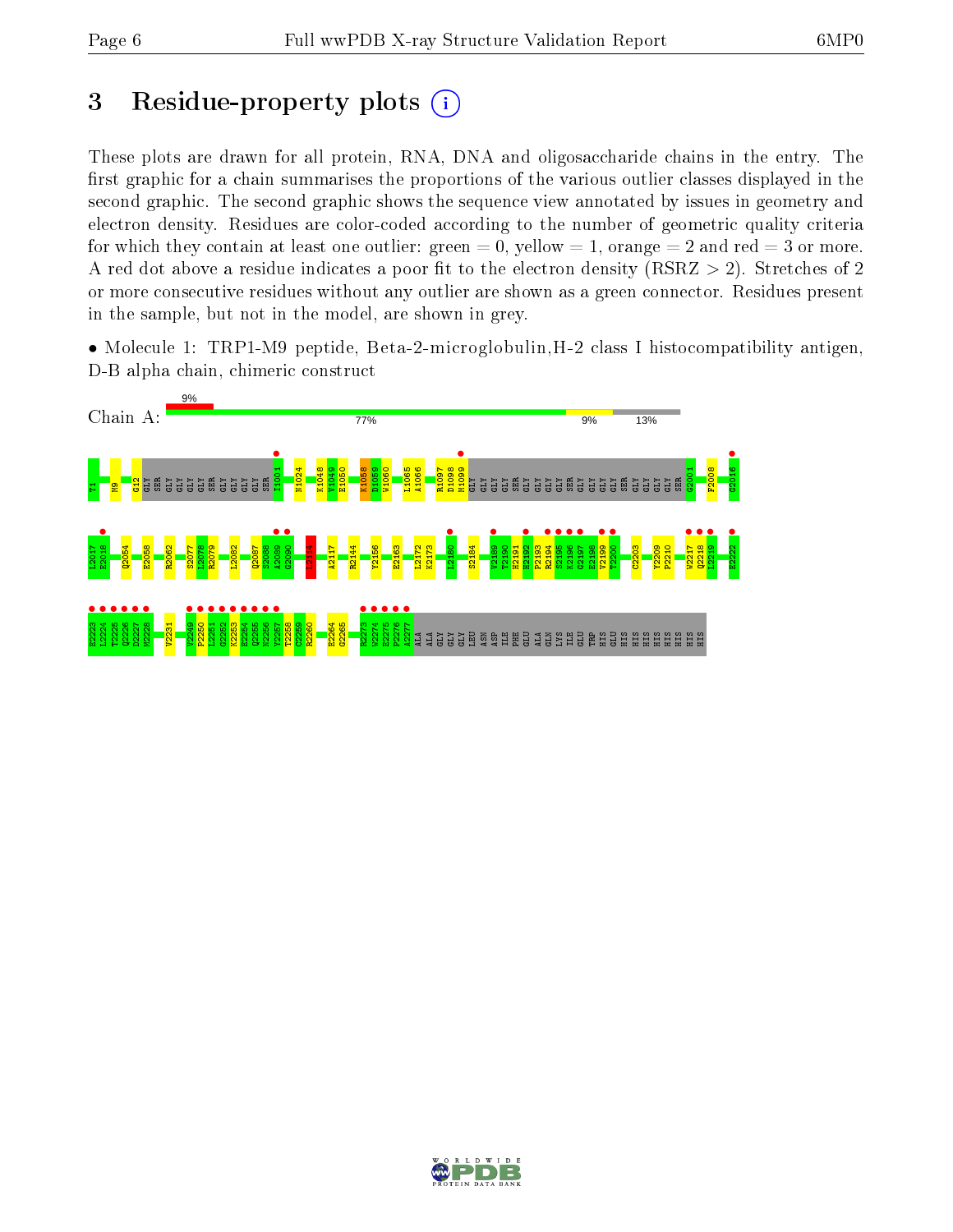# 4 Data and refinement statistics  $(i)$

| Property                                                         | Value                                                                  | Source     |
|------------------------------------------------------------------|------------------------------------------------------------------------|------------|
| Space group                                                      | P 2 21 21                                                              | Depositor  |
| Cell constants                                                   | $50.06\text{\AA}$ 98.44 $\overline{4\text{\AA}}$ 121.77 $\overline{A}$ | Depositor  |
| a, b, c, $\alpha$ , $\beta$ , $\gamma$                           | $90.00^{\circ}$ $90.00^{\circ}$<br>$90.00^\circ$                       |            |
| Resolution $(A)$                                                 | 31.68<br>2.00<br>$\frac{1}{2}$                                         | Depositor  |
|                                                                  | $51.78 - 2.00$                                                         | <b>EDS</b> |
| % Data completeness                                              | $97.5(31.68-2.00)$                                                     | Depositor  |
| (in resolution range)                                            | $97.6(51.78-2.00)$                                                     | <b>EDS</b> |
| $R_{merge}$                                                      | 0.14                                                                   | Depositor  |
| $\mathrm{R}_{sym}$                                               | (Not available)                                                        | Depositor  |
| $\langle I/\sigma(I) \rangle^{-1}$                               | $1.09$ (at 2.00Å)                                                      | Xtriage    |
| Refinement program                                               | PHENIX (1.13 2998: ???)                                                | Depositor  |
|                                                                  | 0.195<br>, 0.228                                                       | Depositor  |
| $R, R_{free}$                                                    | 0.196<br>0.229<br>$\ddot{\phantom{a}}$                                 | DCC        |
| $R_{free}$ test set                                              | 1996 reflections $(4.93\%)$                                            | wwPDB-VP   |
| Wilson B-factor $(A^2)$                                          | 30.0                                                                   | Xtriage    |
| Anisotropy                                                       | 0.182                                                                  | Xtriage    |
| Bulk solvent $k_{sol}(\text{e}/\text{A}^3), B_{sol}(\text{A}^2)$ | $0.38$ , 59.0                                                          | <b>EDS</b> |
| L-test for $\mathrm{twinning}^2$                                 | $< L >$ = 0.49, $< L2$ = 0.33                                          | Xtriage    |
| Estimated twinning fraction                                      | No twinning to report.                                                 | Xtriage    |
| $\overline{F_o}, \overline{F_c}$ correlation                     | 0.95                                                                   | <b>EDS</b> |
| Total number of atoms                                            | 3580                                                                   | wwPDB-VP   |
| Average B, all atoms $(A^2)$                                     | 40.0                                                                   | wwPDB-VP   |

Xtriage's analysis on translational NCS is as follows: The largest off-origin peak in the Patterson function is  $6.54\%$  of the height of the origin peak. No significant pseudotranslation is detected.

<sup>&</sup>lt;sup>2</sup>Theoretical values of  $\langle |L| \rangle$ ,  $\langle L^2 \rangle$  for acentric reflections are 0.5, 0.333 respectively for untwinned datasets, and 0.375, 0.2 for perfectly twinned datasets.



<span id="page-6-1"></span><span id="page-6-0"></span><sup>1</sup> Intensities estimated from amplitudes.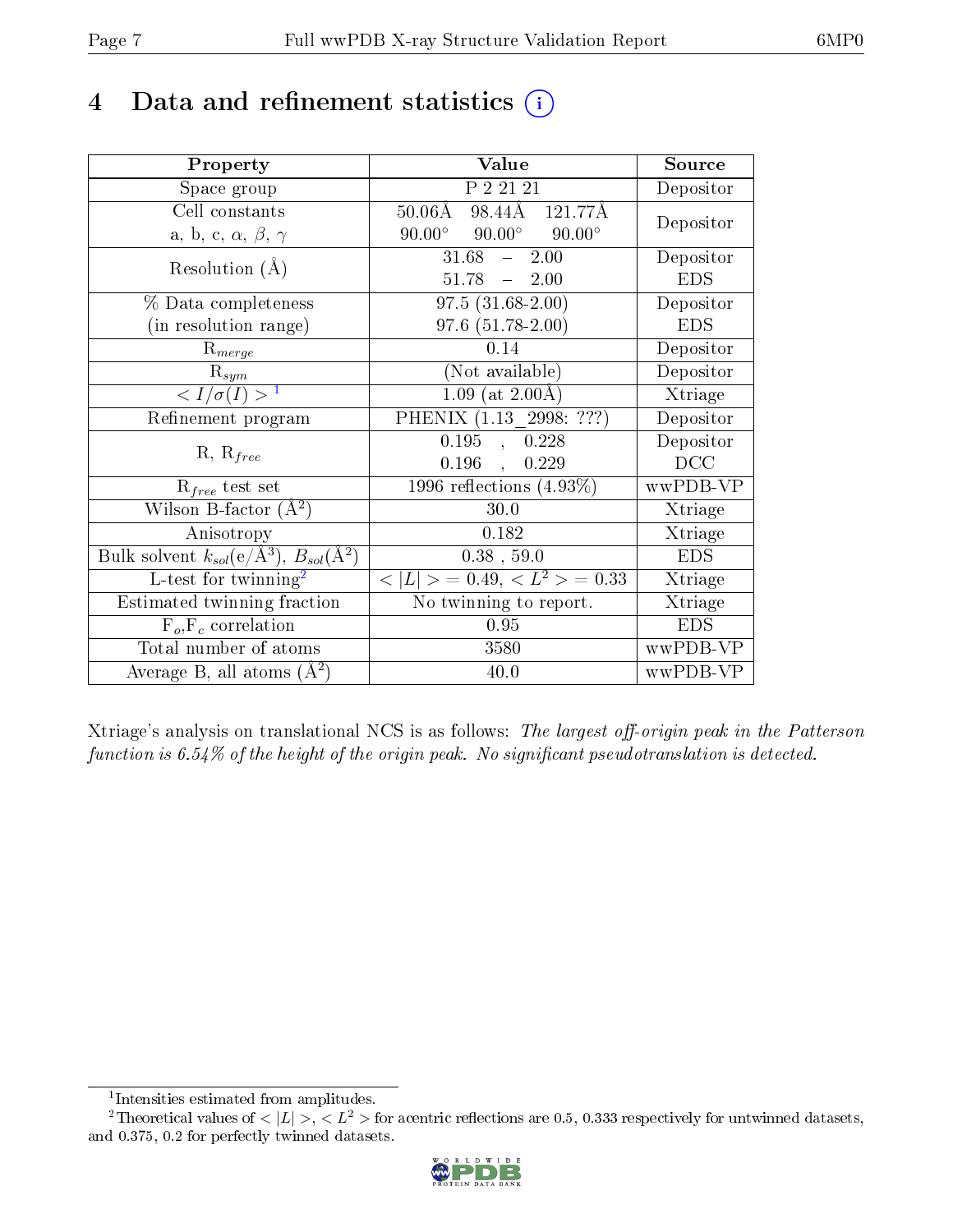# 5 Model quality  $(i)$

# 5.1 Standard geometry  $(i)$

Bond lengths and bond angles in the following residue types are not validated in this section: NAG

The Z score for a bond length (or angle) is the number of standard deviations the observed value is removed from the expected value. A bond length (or angle) with  $|Z| > 5$  is considered an outlier worth inspection. RMSZ is the root-mean-square of all Z scores of the bond lengths (or angles).

| $Mol$   Chain |      | Bond lengths                 | Bond angles |                    |  |
|---------------|------|------------------------------|-------------|--------------------|--|
|               |      | $RMSZ$ $\mid \# Z  > 5$ RMSZ |             | $\# Z  > 5$        |  |
|               | 0.81 | 0/3268                       | 0.83        | $4/4437$ $(0.1\%)$ |  |

There are no bond length outliers.

All (4) bond angle outliers are listed below:

| Mol | Chain | $\operatorname{Res}% \left( \mathcal{N}\right) \equiv\operatorname{Res}(\mathcal{N}_{0})\cap\mathcal{N}_{1}$ | Type | Atoms       |       | Observed $(^\circ)$ | $\text{Ideal}({}^o)$ |
|-----|-------|--------------------------------------------------------------------------------------------------------------|------|-------------|-------|---------------------|----------------------|
|     |       | 2114                                                                                                         | LEH  | $CB-CG-CD2$ | -8.94 | 95.81               | 111 00               |
|     |       | 2062                                                                                                         | ARG  | $NE-CZ-NH2$ | -7.88 | 116.36              | 120.30               |
|     |       | 2114                                                                                                         | L EH | $CB-CG-CD1$ | 5.20  | 11983               | 111 00               |
|     |       | -2062                                                                                                        | ABC  | NE-CZ-NH1   | 5.20  | 122.90              | 120.30               |

There are no chirality outliers.

There are no planarity outliers.

# 5.2 Too-close contacts  $\overline{a}$

In the following table, the Non-H and H(model) columns list the number of non-hydrogen atoms and hydrogen atoms in the chain respectively. The H(added) column lists the number of hydrogen atoms added and optimized by MolProbity. The Clashes column lists the number of clashes within the asymmetric unit, whereas Symm-Clashes lists symmetry related clashes.

| Mol |      |      |    | Chain   Non-H   H(model)   H(added)   Clashes   Symm-Clashes |
|-----|------|------|----|--------------------------------------------------------------|
|     |      | 3010 | 29 |                                                              |
|     |      |      |    |                                                              |
|     | 381  |      |    |                                                              |
|     | 3580 | 3036 |    |                                                              |

The all-atom clashscore is defined as the number of clashes found per 1000 atoms (including hydrogen atoms). The all-atom clashscore for this structure is 5.

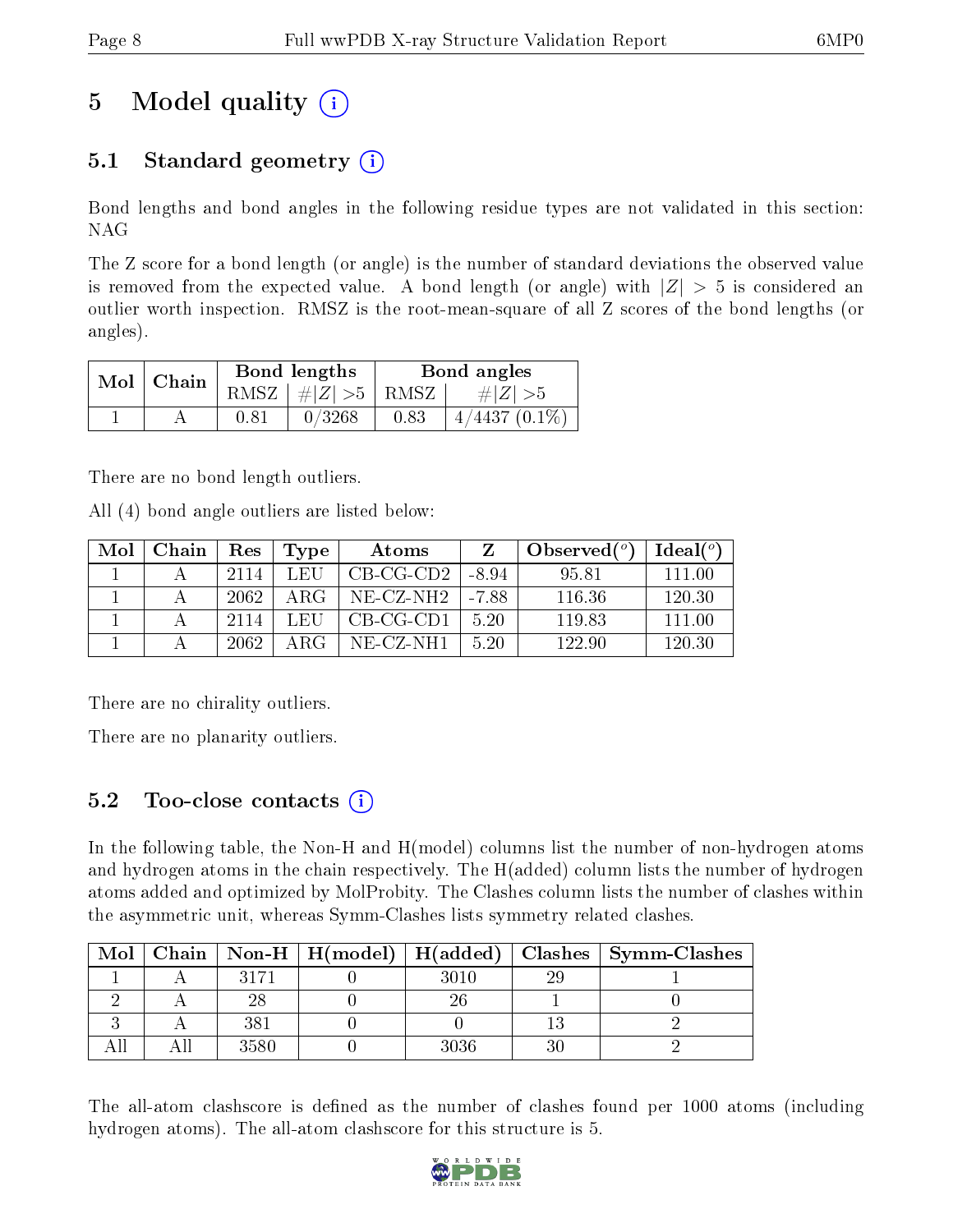|                               |                               | Interatomic       | Clash           |
|-------------------------------|-------------------------------|-------------------|-----------------|
| Atom-1                        | Atom-2                        | distance $(\AA)$  | overlap $(\AA)$ |
| 1:A:2218:GLN:HE22             | 1:A:2260:ARG:HG3              | 1.57              | 0.69            |
| 2: A:2901: NAG:O6             | 3:A:3001:HOH:O                | 2.11              | 0.68            |
| 1:A:2054:GLN:OE1              | 3:A:3002:HOH:O                | $\overline{2.15}$ | 0.64            |
| 1:A:2082:LEU:HD12             | 1:A:2087:GLN:HB2              | 1.81              | 0.61            |
| 1:A:2114:LEU:HD21             | 1:A:2156:TYR:CD1              | 2.35              | 0.61            |
| 1:A:2264:GLU:OE2              | 3:A:3004:HOH:O                | $\overline{2.16}$ | 0.60            |
| 1: A:2218: GLN:NE2            | 1:A:2260:ARG:HG3              | 2.15              | 0.60            |
| 1:A:12:GLY:O                  | 3:A:3003:HOH:O                | 2.16              | 0.60            |
| 1:A:2218:GLN:NE2              | 1:A:2258:THR:OG1              | $\overline{2.33}$ | 0.59            |
| 1:A:2193:PRO:HA               | 1: A:2199: VAL:HG22           | 1.86              | 0.57            |
| 1: A: 1099: MET: HG2          | 3:A:3007:HOH:O                | 2.04              | 0.57            |
| 1: A:2191: HIS: ND1           | 3:A:3015:HOH:O                | $\overline{2.32}$ | 0.57            |
| 1: A:1060:TRP:CE2             | 1:A:2117:ALA:HB2              | 2.41              | 0.55            |
| 1:A:2144:ARG:NH1              | 3:A:3019:HOH:O                | 2.36              | 0.52            |
| 1:A:1098:ASP:OD1              | 3:A:3005:HOH:O                | 2.18              | 0.51            |
| 1:A:1098:ASP:HA               | 3: A:3007:HOH:O               | 2.09              | 0.49            |
| 1:A:1097:ARG:O                | 3:A:3007:HOH:O                | $\overline{2.20}$ | 0.49            |
| 1:A:2250:PRO:HG2              | $1:A:2253:LYS:H\overline{B2}$ | 1.94              | 0.49            |
| 1: A:9: MET:HG2               | 1:A:2077:SER:HB3              | $\overline{1.97}$ | 0.47            |
| 1:A:1058:LYS:HD2              | 1:A:2008:PHE:HZ               | 1.81              | 0.45            |
| 1: A: 2058: GLU: H            | 1: A: 2058: GLU: CD           | 2.20              | 0.45            |
| 1: A: 1058: LYS: HD3          | 3: A: 3172: HOH:O             | 2.17              | 0.44            |
| 1:A:1024:ASN:HB3              | 1:A:1065:LEU:HD11             | 2.00              | 0.43            |
| 1:A:2173:LYS:HD2              | 3:A:3131:HOH:O                | 2.18              | 0.43            |
| 1: A:2172:LEU:HA              | 1:A:2172:LEU:HD23             | 1.72              | 0.43            |
| 1:A:2203:CYS:HB2              | 1:A:2217:TRP:CZ2              | 2.54              | 0.42            |
| 1:A:2209:TYR:CD1              | 1:A:2210:PRO:HA               | 2.54              | 0.42            |
| $1:A:\overline{2163:GLU:HG3}$ | 3:A:3187:HOH:O                | 2.19              | 0.42            |
| $1:A:2184[B]:\text{SER:OG}$   | 1:A:2265:GLY:O                | 2.39              | 0.41            |
| 1:A:1050:GLU:O                | 1:A:1066:ALA:HA               | 2.22              | 0.40            |

All (30) close contacts within the same asymmetric unit are listed below, sorted by their clash magnitude.

All (2) symmetry-related close contacts are listed below. The label for Atom-2 includes the symmetry operator and encoded unit-cell translations to be applied.

| Atom-1<br>Atom-2           |                                     | Interatomic<br>distance $(A)$ | Clash<br>overlap $(A)$ |
|----------------------------|-------------------------------------|-------------------------------|------------------------|
| 3: A:3211:HOH:O            | 3:A:3325:HOH:O[3 555]               | .89                           | 0.31                   |
| $1:\!A:\!2079:\!ARG:\!NH2$ | $\pm$ 3:A:3005:HOH:O[3 $\pm$<br>555 | 2.19                          | 0.01                   |

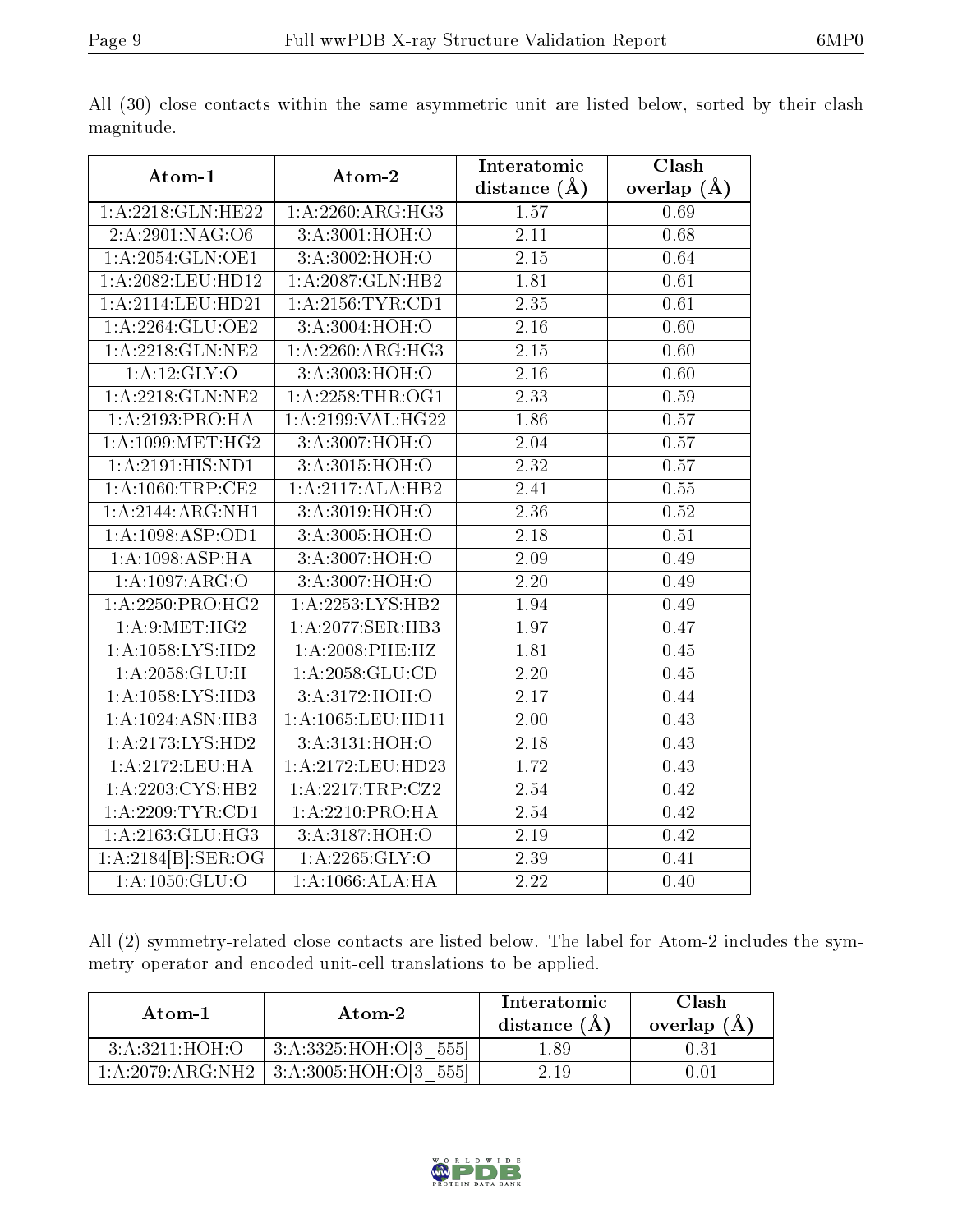### 5.3 Torsion angles (i)

#### 5.3.1 Protein backbone  $(i)$

In the following table, the Percentiles column shows the percent Ramachandran outliers of the chain as a percentile score with respect to all X-ray entries followed by that with respect to entries of similar resolution.

The Analysed column shows the number of residues for which the backbone conformation was analysed, and the total number of residues.

| $\mid$ Mol $\mid$ Chain $\mid$ | Analysed                                 |  |  | Favoured   Allowed   Outliers   Percentiles                               |  |
|--------------------------------|------------------------------------------|--|--|---------------------------------------------------------------------------|--|
|                                | $384/447$ (86\%)   373 (97\%)   11 (3\%) |  |  | $\begin{array}{ c c c c c c }\n\hline\n100 & 100 & \\\hline\n\end{array}$ |  |

There are no Ramachandran outliers to report.

#### $5.3.2$  Protein sidechains  $(i)$

In the following table, the Percentiles column shows the percent sidechain outliers of the chain as a percentile score with respect to all X-ray entries followed by that with respect to entries of similar resolution.

The Analysed column shows the number of residues for which the sidechain conformation was analysed, and the total number of residues.

| Mol   Chain | $\boldsymbol{\mathrm{Analysed}}$                                 |  | Rotameric   Outliers   Percentiles |  |
|-------------|------------------------------------------------------------------|--|------------------------------------|--|
|             | $\mid 335/361 \; (93\%) \mid 330 \; (98\%) \mid 5 \; (2\%) \mid$ |  |                                    |  |

All (5) residues with a non-rotameric sidechain are listed below:

| Mol | Chain | Res  | Type       |
|-----|-------|------|------------|
|     |       | 1048 | <b>LYS</b> |
|     |       | 1058 | LYS        |
|     |       | 2114 | LEU        |
|     |       | 2194 | $\rm{ARG}$ |
|     |       | 2231 |            |

Some sidechains can be flipped to improve hydrogen bonding and reduce clashes. All (1) such sidechains are listed below:

| Mol | Chain | $\operatorname{Res}% \left( \mathcal{N}\right) \simeq\operatorname{Res}(\mathcal{N}_{0})^{\ast}$ | Type |
|-----|-------|--------------------------------------------------------------------------------------------------|------|
|     |       |                                                                                                  |      |

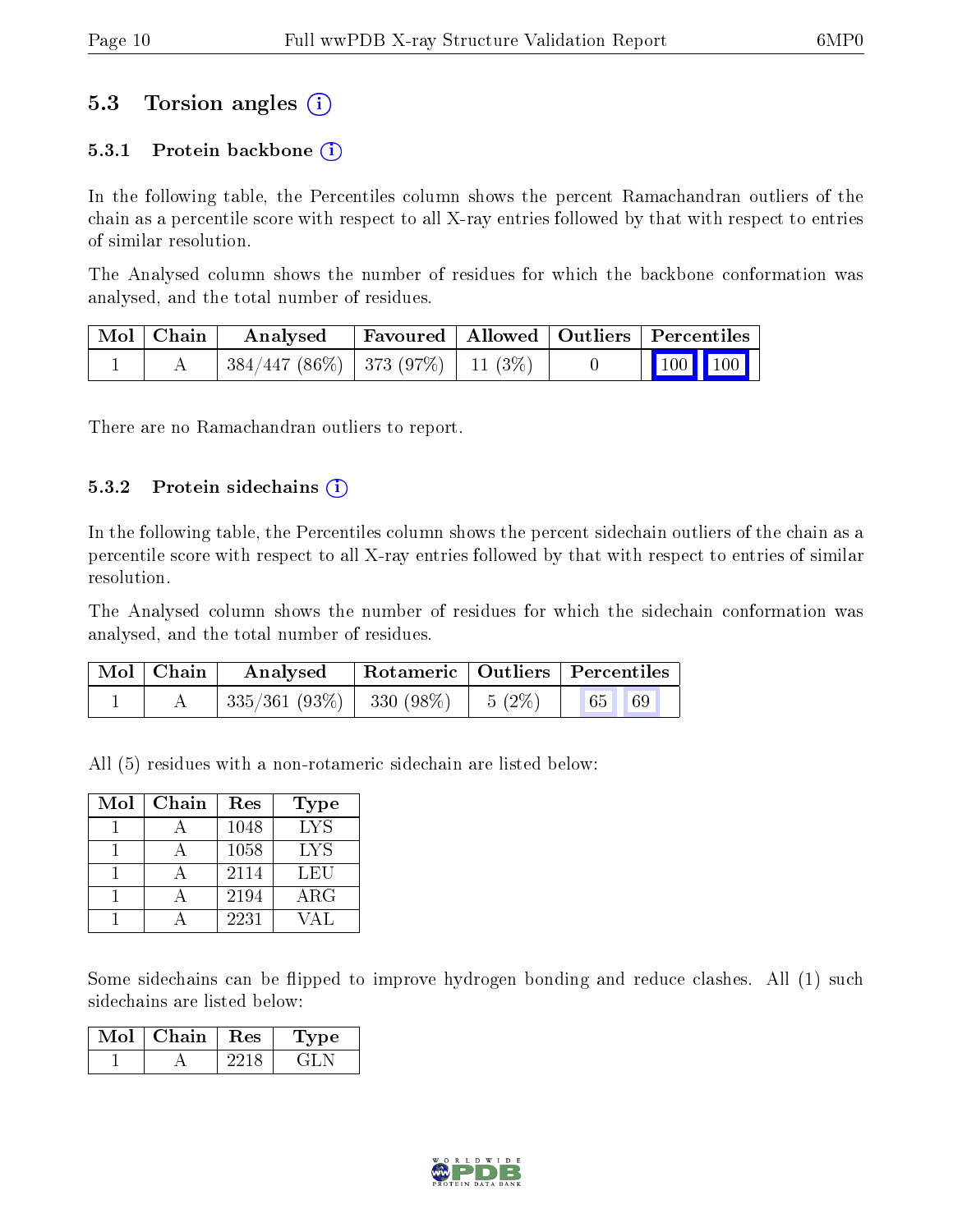#### $5.3.3$  RNA  $(i)$

There are no RNA molecules in this entry.

### 5.4 Non-standard residues in protein, DNA, RNA chains (i)

There are no non-standard protein/DNA/RNA residues in this entry.

### 5.5 Carbohydrates (i)

There are no monosaccharides in this entry.

### 5.6 Ligand geometry  $(i)$

2 ligands are modelled in this entry.

In the following table, the Counts columns list the number of bonds (or angles) for which Mogul statistics could be retrieved, the number of bonds (or angles) that are observed in the model and the number of bonds (or angles) that are defined in the Chemical Component Dictionary. The Link column lists molecule types, if any, to which the group is linked. The Z score for a bond length (or angle) is the number of standard deviations the observed value is removed from the expected value. A bond length (or angle) with  $|Z| > 2$  is considered an outlier worth inspection. RMSZ is the root-mean-square of all Z scores of the bond lengths (or angles).

| Mol |      | $\mid$ Type $\mid$ Chain $\mid$ |      | Link<br>${\rm Res}$ |            | Bond lengths |           |            | Bond angles |         |  |
|-----|------|---------------------------------|------|---------------------|------------|--------------|-----------|------------|-------------|---------|--|
|     |      |                                 |      |                     | Counts     | RMSZ         | # Z       | Counts     | RMSZ        | # Z     |  |
|     | NAG. |                                 | 2902 |                     | 14, 14, 15 | 0.86         | (7%)      | 17,19,21   | 0.62        |         |  |
|     | NAG. |                                 | 2901 |                     | 14, 14, 15 | 1.08         | $2(14\%)$ | 17, 19, 21 | 0.72        | $(5\%)$ |  |

In the following table, the Chirals column lists the number of chiral outliers, the number of chiral centers analysed, the number of these observed in the model and the number defined in the Chemical Component Dictionary. Similar counts are reported in the Torsion and Rings columns. '-' means no outliers of that kind were identified.

| Mol | Type | Chain | Res  | Link   Chirals | <b>Torsions</b>         | Rings |
|-----|------|-------|------|----------------|-------------------------|-------|
|     | NAG  |       | 2902 |                | $0/6/23/26$   $0/1/1/1$ |       |
|     | NAG  |       | 2901 |                | $0/6/23/26$   $0/1/1/1$ |       |

All (3) bond length outliers are listed below:

|  |  |                             | $\mid$ Mol $\mid$ Chain $\mid$ Res $\mid$ Type $\mid$ Atoms $\mid$ Z $\mid$ Observed(A) $\mid$ Ideal(A) $\mid$ |  |
|--|--|-----------------------------|----------------------------------------------------------------------------------------------------------------|--|
|  |  | $2901$   NAG   O5-C1   2.98 |                                                                                                                |  |

Continued on next page...

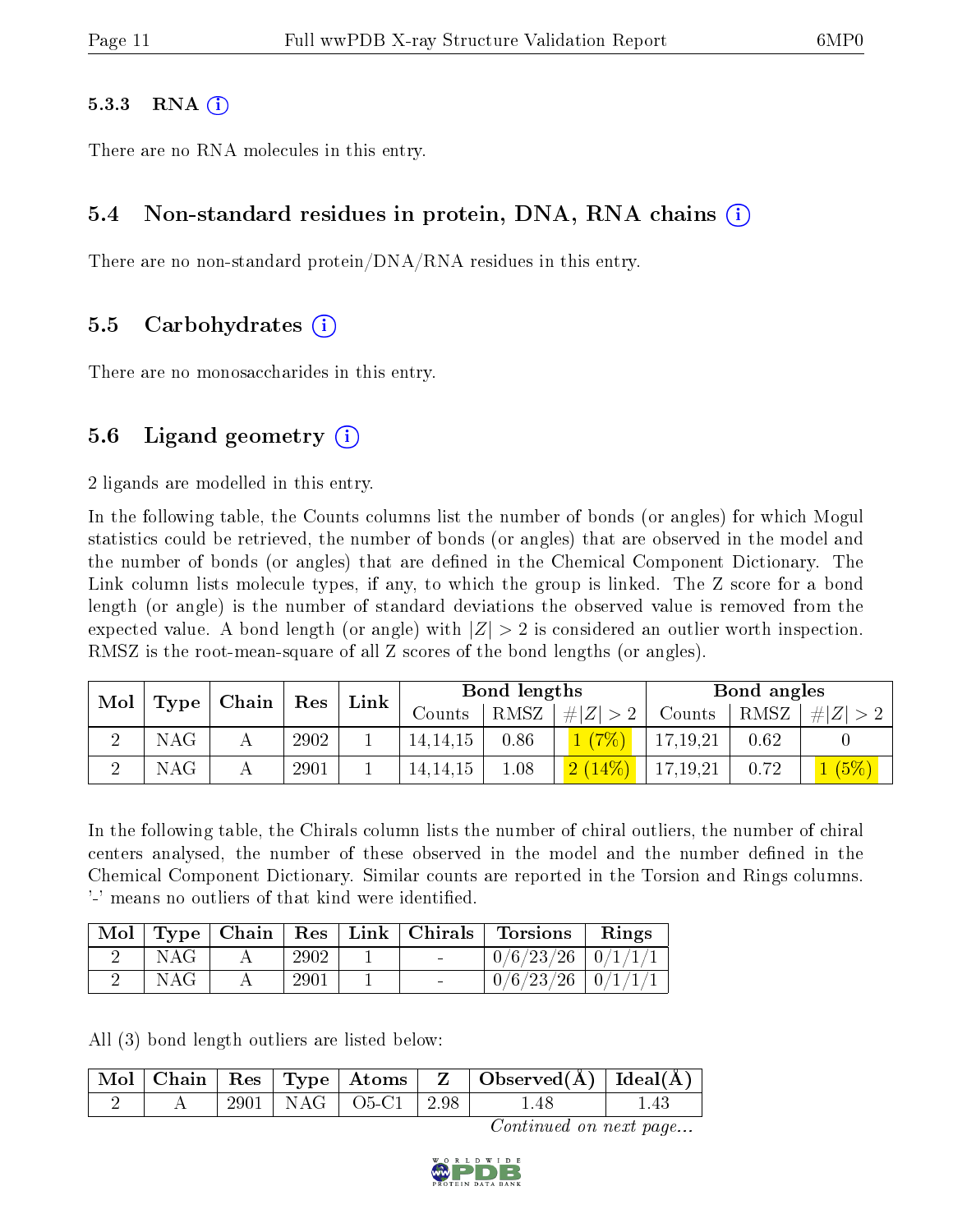Continued from previous page...

| $\text{Mol}$ |      | $\vert$ Chain $\vert$ Res $\vert$ Type $\vert$ Atoms $\vert$ | $Z_{-+}$ | $\vert$ Observed( $\AA$ ) $\vert$ Ideal( $\AA$ ) |      |
|--------------|------|--------------------------------------------------------------|----------|--------------------------------------------------|------|
|              |      | $2901$   NAG   C1-C2   2.55                                  |          | 1.56                                             | 1.52 |
|              | 2902 | $\vert$ NAG $\vert$ C1-C2 $\vert$ 2.32                       |          | $1.55\,$                                         | 152  |

All (1) bond angle outliers are listed below:

|  |  | $\lceil \overline{\text{Mol}} \rceil$ Chain $\lceil \text{Res} \rceil$ Type $\lceil \text{ Atoms} \rceil$ | $\begin{array}{ c c c c c }\hline \ \ \ & \ {\rm \bf Z} & {\rm \bf Observed}({}^o) & {\rm \bf Ideal}({}^o) & {\rm \bf \end{array}$ |        |
|--|--|-----------------------------------------------------------------------------------------------------------|------------------------------------------------------------------------------------------------------------------------------------|--------|
|  |  | $+2901$   NAG   C1-O5-C5   2.07                                                                           | 115.00                                                                                                                             | 112.19 |

There are no chirality outliers.

There are no torsion outliers.

There are no ring outliers.

1 monomer is involved in 1 short contact:

|  |            | Mol   Chain   Res   Type   Clashes   Symm-Clashes |
|--|------------|---------------------------------------------------|
|  | 2901   NAG |                                                   |

# 5.7 [O](https://www.wwpdb.org/validation/2017/XrayValidationReportHelp#nonstandard_residues_and_ligands)ther polymers (i)

There are no such residues in this entry.

# 5.8 Polymer linkage issues  $(i)$

There are no chain breaks in this entry.

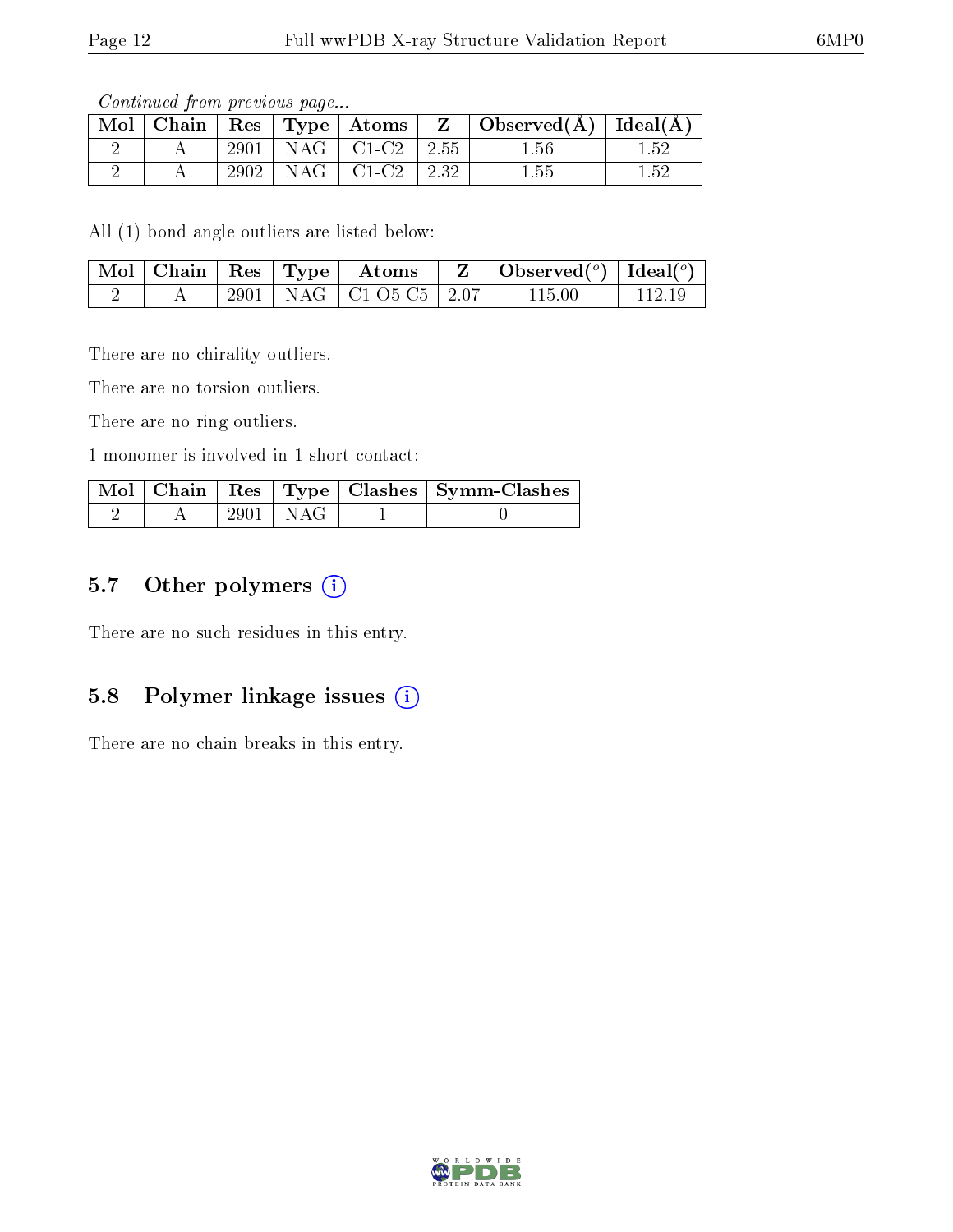# 6 Fit of model and data  $(i)$

# 6.1 Protein, DNA and RNA chains  $(i)$

In the following table, the column labelled  $#RSRZ> 2'$  contains the number (and percentage) of RSRZ outliers, followed by percent RSRZ outliers for the chain as percentile scores relative to all X-ray entries and entries of similar resolution. The OWAB column contains the minimum, median,  $95<sup>th</sup>$  percentile and maximum values of the occupancy-weighted average B-factor per residue. The column labelled ' $Q< 0.9$ ' lists the number of (and percentage) of residues with an average occupancy less than 0.9.

| $\mid$ Mol $\mid$ Chain | Analysed          | ${ <\hspace{-1.5pt}{\mathrm{RSRZ}} \hspace{-1.5pt}>}$ | $\#\text{RSRZ}\text{>2}$      |  | $\vert$ OWAB( $\rm{\AA}^{2}$ ) $\vert$ Q<0.9 |  |
|-------------------------|-------------------|-------------------------------------------------------|-------------------------------|--|----------------------------------------------|--|
|                         | $ 388/447(86\%) $ | 0.52                                                  | $39(10\%)$ 7 6 18, 35, 79, 99 |  |                                              |  |

All (39) RSRZ outliers are listed below:

| Mol            | $\overline{\text{Chain}}$ | Res               | Type                      | <b>RSRZ</b>      |  |
|----------------|---------------------------|-------------------|---------------------------|------------------|--|
| $\overline{1}$ | $\overline{\rm A}$        | 2226              | <b>GLN</b>                | 8.1              |  |
| $\mathbf{1}$   | $\overline{\rm A}$        | 2277              | $\overline{\rm ALA}$      | 7.6              |  |
| $\overline{1}$ | $\overline{\rm A}$        | 2225              | <b>THR</b>                | $\overline{7.3}$ |  |
| $\overline{1}$ | $\overline{\rm A}$        | 2274              | TRP                       | $5.5\,$          |  |
| $\overline{1}$ | $\overline{A}$            | 2089              | $\overline{\rm ALA}$      | $\overline{4.7}$ |  |
| $\mathbf{1}$   | $\overline{\rm A}$        | 2224              | $\overline{\text{LEU}}$   | 4.6              |  |
| $\overline{1}$ | $\overline{\rm A}$        | 2252              | $\overline{\text{GLY}}$   | 4.5              |  |
| $\overline{1}$ | $\overline{A}$            | 1001              | <b>ILE</b>                | 4.1              |  |
| $\overline{1}$ | $\overline{\rm A}$        | 2255              | $\overline{\text{GLN}}$   | 4.0              |  |
| $\overline{1}$ | $\overline{\rm A}$        | 2219              | <b>LEU</b>                | 3.9              |  |
| $\overline{1}$ | $\overline{\rm A}$        | 2250              | $\overline{\text{PRO}}$   | $3.\overline{9}$ |  |
| $\overline{1}$ | $\overline{A}$            | 2256              | $\overline{\mathrm{ASN}}$ | $\overline{3.9}$ |  |
| $\mathbf{1}$   | $\overline{\rm A}$        | 2254              | <b>GLU</b>                | 3.7              |  |
| $\overline{1}$ | $\overline{\rm A}$        | 2199              | <b>VAL</b>                | 3.6              |  |
| $\overline{1}$ | $\overline{A}$            | 2276              | $\overline{\text{PRO}}$   | $3.5\,$          |  |
| $\overline{1}$ | $\overline{\rm A}$        | 2251              | <b>LEU</b>                | $\overline{3.5}$ |  |
| $\overline{1}$ | $\overline{\rm A}$        | 1099              | <b>MET</b>                | $\overline{3.5}$ |  |
| $\overline{1}$ | $\overline{\rm A}$        | 2016              | $\overline{\text{GLY}}$   | $3.5\,$          |  |
| $\overline{1}$ | $\overline{\rm A}$        | 2249              | <b>VAL</b>                | $\overline{3.4}$ |  |
| $\overline{1}$ | $\overline{\rm A}$        | 2223              | $\overline{\text{GLU}}$   | $\overline{3.2}$ |  |
| $\overline{1}$ | $\overline{\rm A}$        | 2218              | $\widetilde{{\rm GLN}}$   | $\overline{3.1}$ |  |
| $\overline{1}$ | $\overline{\rm A}$        | $\overline{2228}$ | $\overline{\text{MET}}$   | $\overline{3.1}$ |  |
| $\mathbf{1}$   | $\overline{\rm A}$        | 2217              | <b>TRP</b>                | 3.0              |  |
| $\overline{1}$ | $\overline{\rm A}$        | 2018              | $\overline{\text{GLU}}$   | 3.0              |  |
| $\overline{1}$ | $\overline{\rm A}$        | 2189              | $\rm V\overline{AL}$      | 3.0              |  |
| $\overline{1}$ | $\overline{\rm A}$        | 2227              | $\overline{\text{ASP}}$   | 2.9              |  |
| $\overline{1}$ | $\overline{\rm A}$        | 2196              | $\overline{\text{LYS}}$   | $\overline{2.9}$ |  |

Continued on next page...